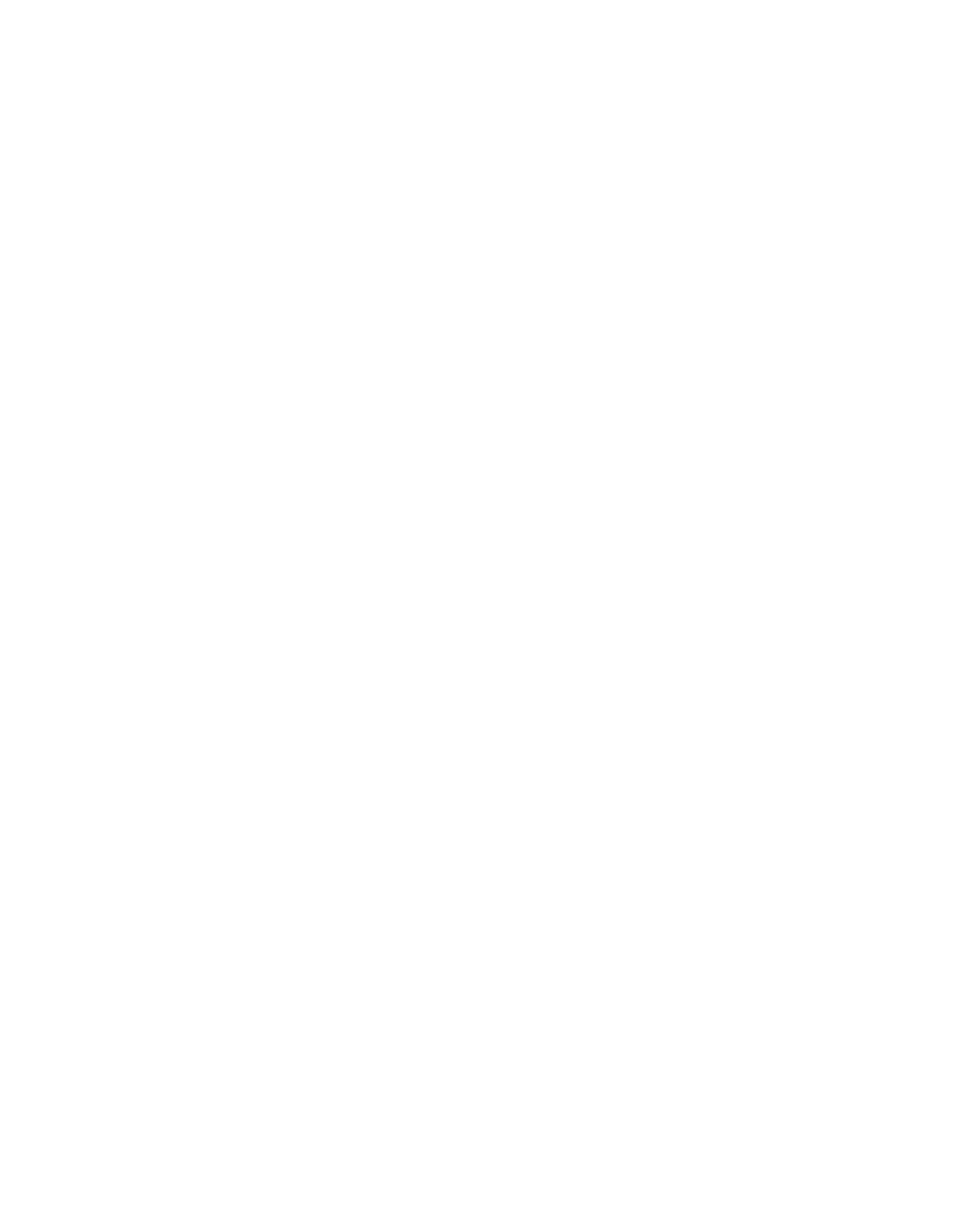## **IMF Working Paper**

## Asia and Pacific Department

# **Political Instability and Inflation Volatility1**

# **Prepared by Ari Aisen and Francisco José Veiga2**

Authorized for distribution by Charles Kramer

September 2006

#### **Abstract**

**This Working Paper should not be reported as representing the views of the IMF.** The views expressed in this Working Paper are those of the author(s) and do not necessarily represent those of the IMF or IMF policy. Working Papers describe research in progress by the author(s) and are published to elicit comments and to further debate.

The purpose of this paper is to empirically determine the causes of worldwide diversity of inflation volatility. We show that higher degrees of political instability, ideological polarization, and political fragmentation are associated with higher inflation volatility.

JEL Classification Numbers: E31, E63

Keywords: Inflation, volatility, political instability, institutions

Author(s) E-Mail Address: aaisen@imf.org and fjveiga@eeg.uminho.pt

<sup>1</sup>  $<sup>1</sup>$  The authors wish to thank Carlos Végh and Jerald Schiff for very helpful comments.</sup>

<sup>2</sup> Francisco José Veiga is at Departamento de Economia, Escola de Economia e Gestão, Universidade do Minho, Braga, Portugal.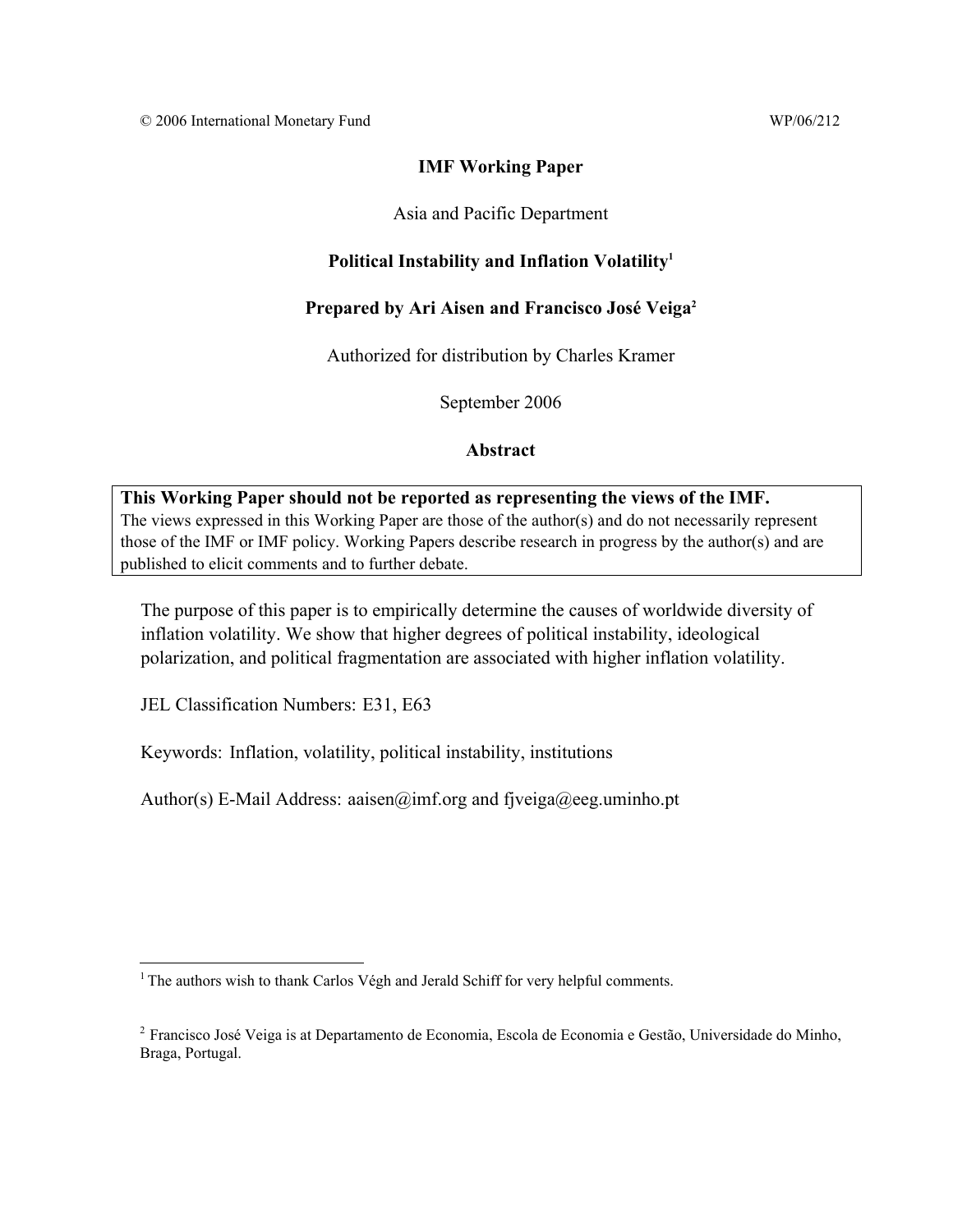|             | Contents | Page |
|-------------|----------|------|
| I.          |          |      |
| Π.          |          |      |
| III.        |          |      |
| IV.         |          |      |
| Table<br>1. |          |      |
| References  |          |      |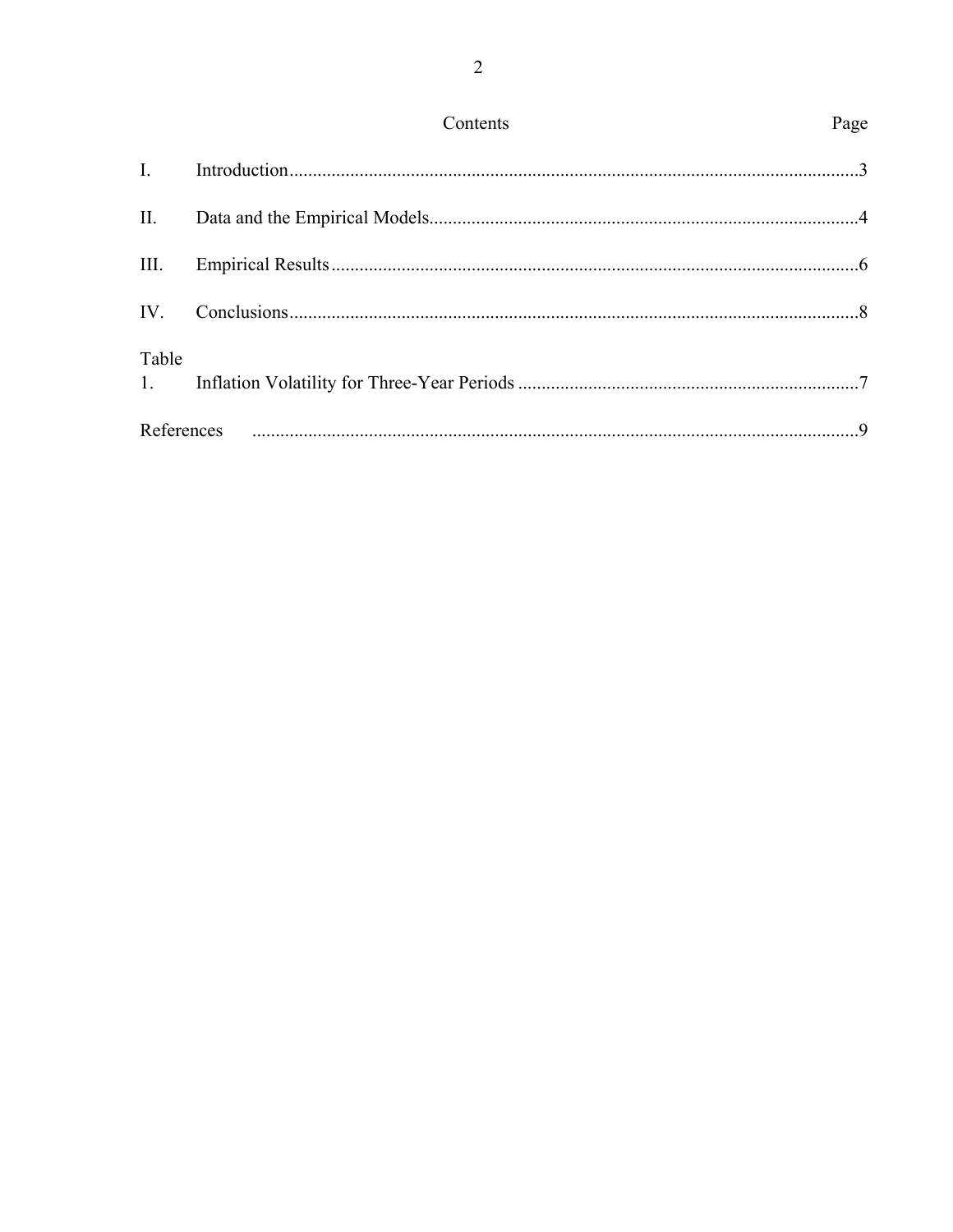#### **I. INTRODUCTION**

#### *Although the adverse effects of inflation volatility on economic prosperity are generally recognized, its causes are not sufficiently investigated.*

Economists generally recognize that high and volatile inflation is harmful to economic growth and societal welfare. This realization had a strong impact on the profession, leading scholars and policymakers to devote great effort to fully comprehend the inflationary process and attain price stability. However, few studies focused on disentangling the effects of high inflation levels from those of high inflation volatility on growth. This is because higher inflation levels are typically associated with higher inflation volatility.<sup>3</sup> Friedman  $(1977)$ argues that inflation volatility may indeed harm growth, conjecturing that growing inflation volatility would render the economy less efficient by introducing frictions in markets, and creating a wedge between relative prices prevailing in the economy and those which would have been determined solely by market forces in the absence of inflation volatility. This suggests that high inflation volatility may be as disruptive to the economy as high inflation levels. While studies on the determinants of inflation are abundant in the literature, scholars have not yet extensively investigated the causes of inflation volatility—surprisingly so, given its potential ill effects on growth.<sup>4</sup>

## *Econometric analysis of the deep determinants of inflation volatility suggests that greater political instability leads to higher inflation volatility.*

In a recent study, Rother (2004) concludes that volatility in discretionary fiscal policies has contributed to inflation volatility in a panel of 15 OECD countries for a period of 35 years. However, this result does not shed light on the deep determinants of inflation volatility. Why do some countries have more volatile monetary and fiscal policies than others? This paper attempts to provide some evidence on the deep determinants of inflation volatility. In line with Cukierman, Edwards, and Tabellini (1992), Acemoglu and others (2003), and Aisen and Veiga (2005, 2006), we hypothesize that political and institutional factors are the main determinants of inflation volatility. Politically-unstable countries are often susceptible to political shocks, leading to discontinuous monetary and fiscal policies and higher inflation volatility.<sup>5</sup> Using a panel data set covering around 100 countries from 1975–99, we clearly show that greater political instability, lower economic freedom and higher degrees of ideological polarization and political fragmentation lead to higher inflation volatility.

<sup>&</sup>lt;sup>3</sup> For a descriptive analysis showing a high correlation between inflation levels and volatility, see Fischer, Sahay, and Végh (2002).

 $4$  For a recent study on the effects of inflation volatility on growth, see Fatás and Mihov (2005).

 $<sup>5</sup>$  Woo (2003) shows that political instability and weak institutions are among the determinants of public</sup> deficits.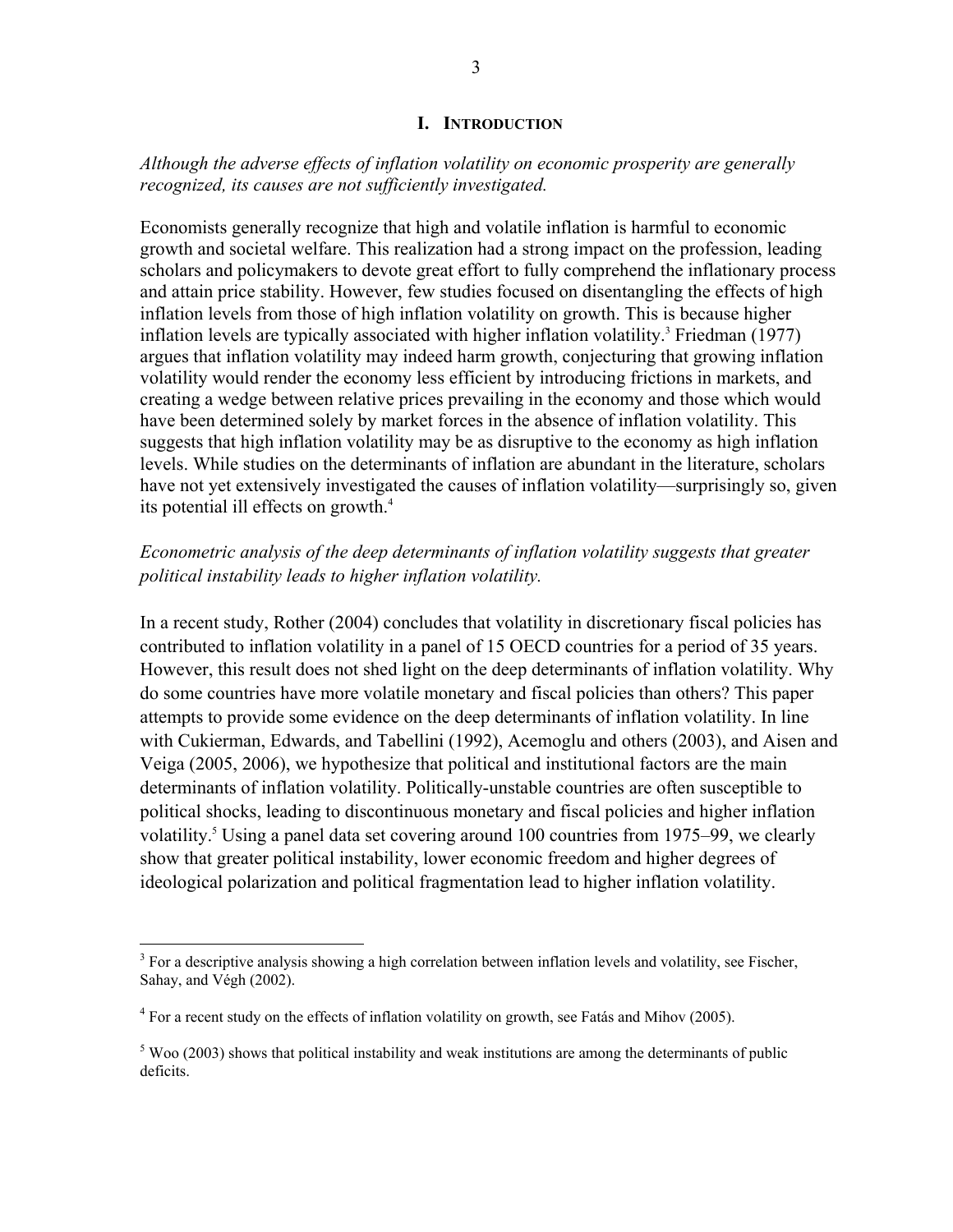#### **II. DATA AND THE EMPIRICAL MODELS**

The sources of political and institutional data are: *Database of Political Institutions* (DPI); *Cross National Time Series Data Archive* (CNTS); and *Annual Report of the Economic Freedom of the World* (EFW). Data on economic variables were collected from the World Bank's *World Development Indicators* (WDI) and *Global Development Network Growth Database* (GDN), and from the International Monetary Fund's *International Financial Statistics* (IFS).

To investigate the main political, institutional and economic determinants of inflation volatility across countries and time, we estimated panel data models for standard deviations of inflation (taken from the IFS) for consecutive 3-year periods.<sup>6</sup> Since standard deviations of inflation have very high variability, their logarithms were used as our dependent variable: *Log[SD(Inflation)].* We hypothesize that these depend on the following explanatory variables:<sup>7</sup>

- Lagged logarithm of inflation volatility (IFS), *Log[SD(Inflation)]* (-1). Given the abundant evidence of inflation inertia found in empirical studies, we also expect inflation volatility to be persistent. Thus, we anticipate a positive coefficient for *Log[SD(Inflation)] (-1)*;
- Economic structural variables that reflect characteristics of the countries that may affect their capacity to control inflation:
	- o *Agriculture (percent of GDP)*: The share of the value added of agriculture in GDP (WDI). According to Cukierman, Edwards, and Tabellini (1992), the agricultural sector is the hardest to tax, which implies greater reliance on seigniorage revenues in countries where its share of GDP is higher. Thus, a positive coefficient is expected for this variable, as higher seigniorage leads to higher inflation levels and volatilities;
	- o *GDP per capita* in purchasing power parity (WDI). Following Cukierman, Edwards, and Tabellini (1992), we expect this variable to have a negative coefficient, since the technology for enforcing tax collection is likely to be less efficient in poorer and less developed countries, leading to greater use of seigniorage revenues; and

 $\overline{a}$ 6 The periods are: 1975–77, 1978–80, 1981–83, 1984–86, 1987–89, 1990–92, 1993–95, and 1996–99.

 $<sup>7</sup>$  The source of each explanatory variable is indicated between parentheses. Unless otherwise noted, we use</sup> 3-year period averages. Although we consider that high inflation results in most cases from high budget deficits that are monetized, we decided not to include money growth and deficits in our baseline model because we are searching for the deep determinants of inflation.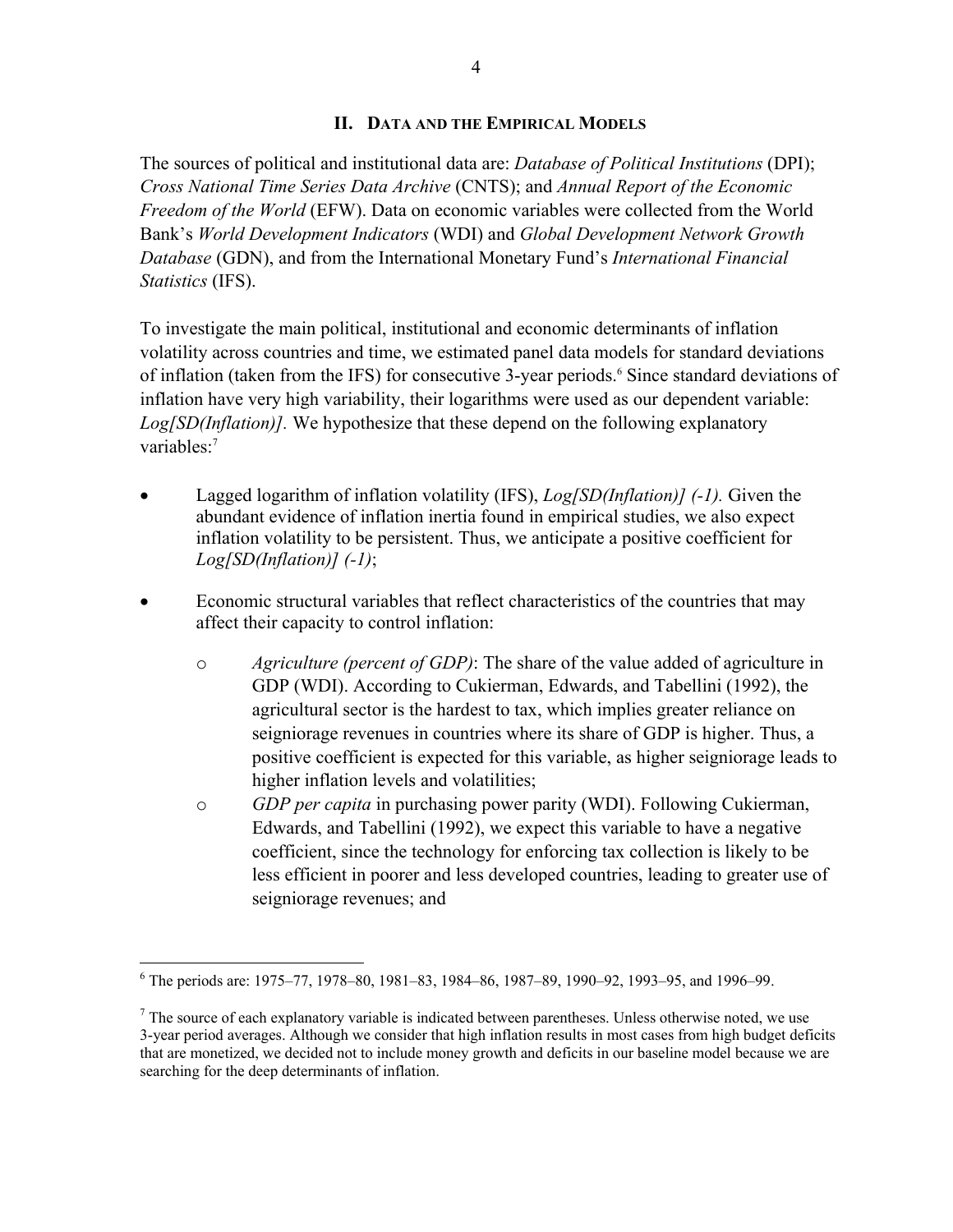- o *Trade (percent of GDP)*: Openness to trade (WDI). Countries with a larger foreign trade sector are more exposed to external shocks that may increase inflation levels and volatility. On the other hand, countries more open to foreign trade are also more likely to raise funds through import duties. Being less dependent on seigniorage revenues, they could also exhibit lower inflation rates and volatilities. Thus, the sign of the coefficient is uncertain.
- Variables accounting for economic performance and external shocks:
	- o *SD(GDP growth)*: Standard deviation of GDP growth (WDI). Assuming that inflation volatility may, in some cases, result from output volatility, a positive coefficient is expected;
	- o *Real overvaluation*: Real effective overvaluation of the national currency (GDN). A negative sign is anticipated, as an overvalued currency leads to cheaper imports and tends to bring inflation levels and volatilities down.;
	- o *Log(Inflation)*: Logarithm of inflation levels (IFS). According to Fischer, Sahay, and Végh (2002), inflation becomes more volatile at higher levels. Thus, a positive coefficient is expected; and
	- o *Change in oil prices*: Percentage change in oil prices (IFS). Since higher oil prices lead to greater costs of production and prices, they are associated with higher and more volatile inflation (a positive coefficient is expected).
- Variables representing political instability and institutions:
	- o *Executive changes* (CNTS): number of times in a year that effective control of the executive power changes hands. According to Cukierman, Edwards and Tabellini (1992) and Aisen and Veiga (2005 and 2006), higher political instability leads to greater reliance on seigniorage revenues and to higher inflation. Since these lead to more volatile inflation rates, a positive coefficient is expected; and
	- o *Index of economic freedom* (EFW). Higher indexes are associated with smaller governments, stronger legal structure and security of property rights, access to sound money, greater freedom to exchange with foreigners, and more flexible regulations of credit, labor, and business. All of these are characteristics of advanced and liberalized economies where seigniorage and other forms of distortionary taxation are generally absent. Thus, we expect that greater economic freedom is associated with lower inflation levels and volatilities (a negative coefficient is expected).

The empirical model for inflation volatility can be summarized as follows:

$$
SD(Infit) = \mathbf{X}'i,t \mathbf{\beta} + \mathbf{\nu}_i + \mathbf{\delta}_t + \mathbf{\varepsilon}_{it} \qquad i = 1,..., N \quad t = 1,..., T_i \qquad (1)
$$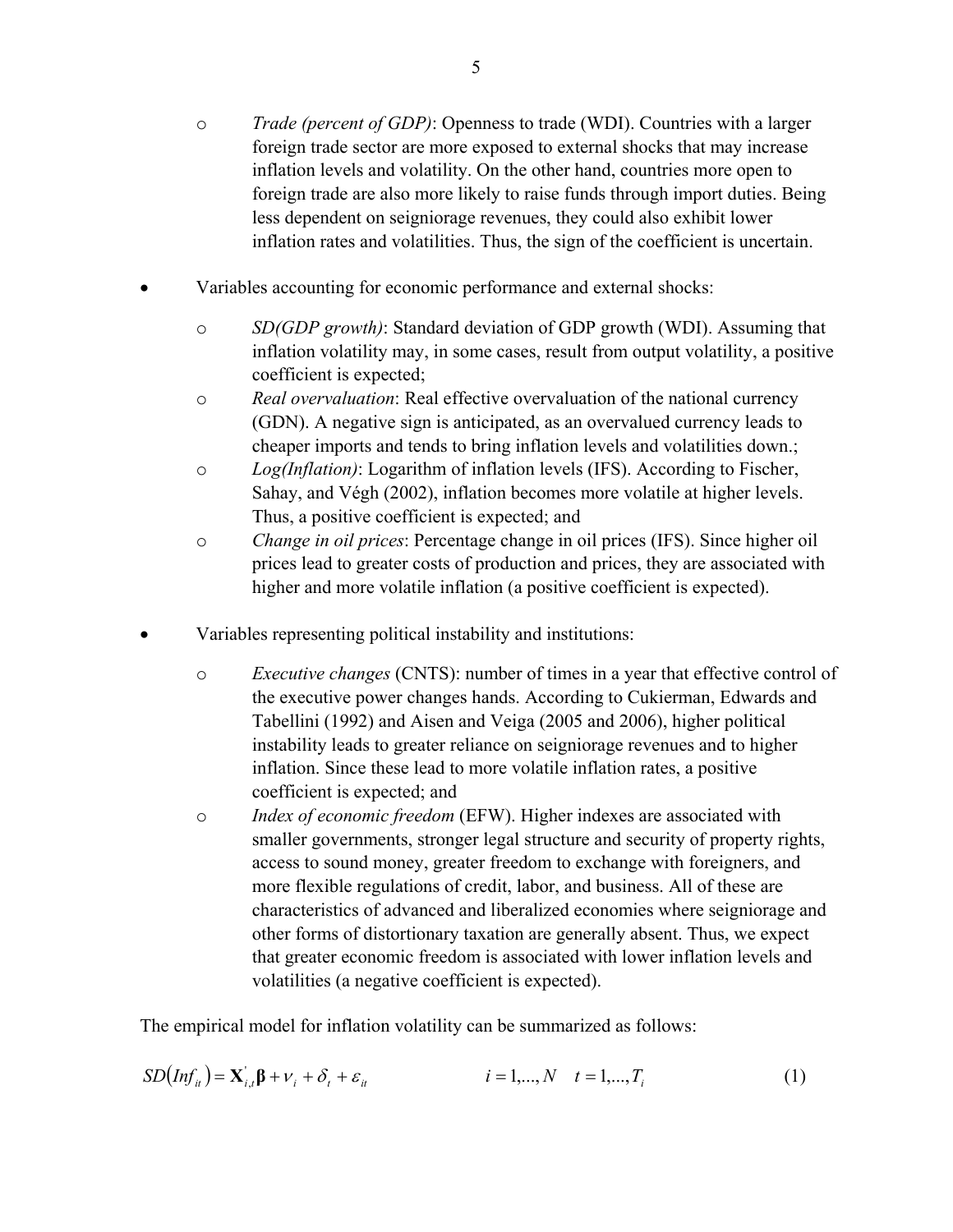where *SD(Inf)* stands for the standard deviation of inflation of country *i* for the three-year period *t*, β is a vector of parameters to be estimated, X is a vector of explanatory variables,<sup>8</sup> ν are country-specific effects, δ are time-specific effects, and, ε is the error term.

#### **III. EMPIRICAL RESULTS**

We start with a model that includes only the economic variables referred to above. The results of column 1 of Table 1 show that the lagged dependent variable is not statistically significant, which means that inflation volatility is not persistent along three-year periods. When this lagged dependent variable is excluded we get a static panel data model that can be estimated by the within groups (fixed effects) estimator without incurring problems of inconsistency.<sup>9</sup> The logarithm of inflation is highly statistically significant, confirming the result of Fischer, Sahay, and Végh (2002) that inflation becomes more volatile at higher levels. But, since the correlation between average inflation and its standard deviation for 3 year periods is very high (77.5 percent), it is more appropriate to exclude *Log(Inflation)* from the model. There are some changes in results when *Log[SD(Inflation)](-1)* and *Log(Inflation)* are not included (column 2): *Trade (percent of GDP)* and *Change in oil prices* are no longer statistically significant, while *Real overvaluation* becomes significant.

The remaining columns report a series of tests that consist of adding political and institutional variables to the model.10 *Executive changes* and the *Index of economic freedom*  are statistically significant and have the expected signs (column 3), indicating that greater political instability and lower economic freedom lead to higher inflation volatility. Furthermore, their effects are sizable: an additional executive change increases the standard deviation of the inflation rate by a factor of  $1.51 \approx exp(0.410)$ , that is by 151 percent; and a decrease of one point of the *Index of economic freedom* increases that standard deviation by a factor of 1.96≈exp(0.672). Concerning the economic variables, results indicate that countries with relatively larger agricultural sectors, lower GDP per capita, and overvalued

 $\overline{a}$ 

<sup>8</sup> *SD(GDP growth)*, *Real overvaluation* and *Executive changes* are lagged one period, as their contemporaneous values can be affected by inflation.

 $9$  Hausmann tests clearly indicate that the fixed effects specification is preferable to a random effects model. Furthermore, the country and time-period dummies are globally statistically significant.

<sup>&</sup>lt;sup>10</sup> The variables *Trade, SD(GDP\_gr)(-1)* and *Oil\_ch* were excluded from the model. They are never statistically significant when included in the models of columns 3 to 7, and Wald tests allow for their exclusion.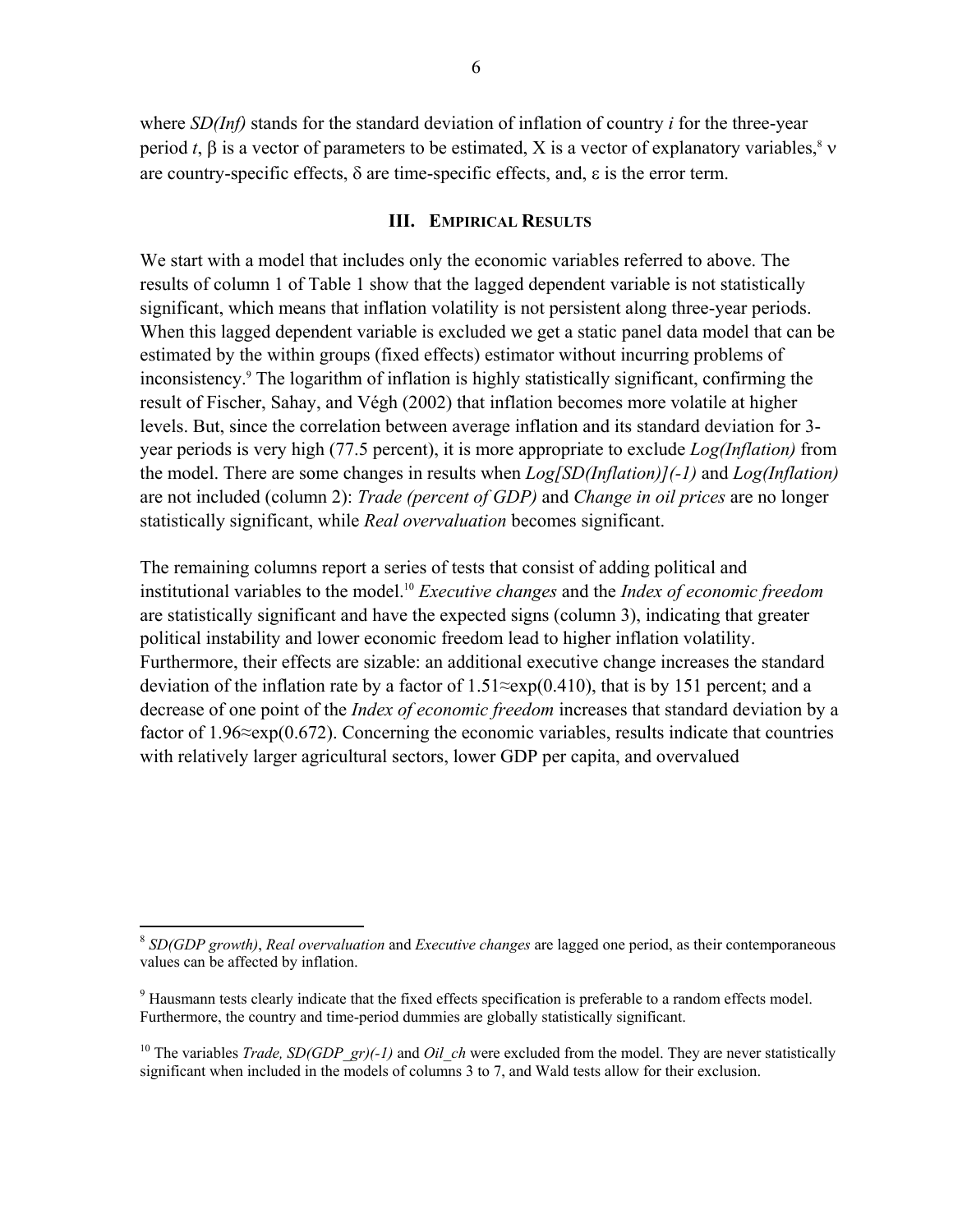| Log[SD(Inflation)]                    | $\mathbf{1}$               | 2                           | 3                           | 4                           | 5                           | 6                           | $\overline{7}$              |
|---------------------------------------|----------------------------|-----------------------------|-----------------------------|-----------------------------|-----------------------------|-----------------------------|-----------------------------|
| Log[SD(Inflation)] (-1)               | $-0.042$<br>$(-0.92)$      |                             |                             |                             |                             |                             |                             |
| Agriculture (percent of GDP)          | 0.029<br>$(2.2)$ **        | 0.067<br>$(3.42)$ ***       | 0.054<br>$(2.75)$ ***       | 0.058<br>$(2.81)$ ***       | 0.028<br>(1.24)             | 0.028<br>(1.24)             | 0.051<br>$(2.62)$ ***       |
| GDP per capita                        | $-0.00005$<br>$(-2.33)$ ** | $-0.00010$<br>$(-8.03)$ *** | $-0.00010$<br>$(-4.59)$ *** | $-0.00010$<br>$(-4.79)$ *** | $-0.00010$<br>$(-3.15)$ *** | $-0.00010$<br>$(-3.18)$ *** | $-0.00010$<br>$(-3.24)$ *** |
| Trade (percent of GDP)                | $-0.009$<br>$(-2.21)$ **   | 0.0006<br>(0.13)            |                             |                             |                             |                             |                             |
| SD(GDP growth) (-1)                   | $-0.011$<br>$(-0.94)$      | 0.005<br>(0.32)             |                             |                             |                             |                             |                             |
| Real overvaluation (-1)               | 0.001<br>(0.56)            | 0.002<br>$(2.21)$ **        | 0.002<br>$(2.00)$ **        | 0.002<br>$(2.03)$ **        | $-0.001$<br>$(-0.45)$       | $-0.001$<br>$(-0.45)$       | 0.002<br>$(2.21)$ **        |
| Log(Inflation)                        | 0.833<br>$(11.8)$ ***      |                             |                             |                             |                             |                             |                             |
| Change in oil prices                  | $-0.042$<br>$(-2.40)$ **   | $-0.004$<br>$(-1.31)$       |                             |                             |                             |                             |                             |
| Executive changes (-1)                |                            |                             | 0.410<br>$(2.59)$ ***       | 0.343<br>$(2.06)$ **        | 0.444<br>$(2.45)$ **        | 0.445<br>$(2.46)$ **        | 0.415<br>$(2.23)$ **        |
| Index of economic freedom             |                            |                             | $-0.672$<br>$(-4.33)$ ***   | $-0.606$<br>$(-3.90)$ ***   | $-0.647$<br>$(-4.13)$ ***   | $-0.649$<br>$(-4.15)$ ***   | $-0.679$<br>$(-3.94)$ ***   |
| Ideological polarization              |                            |                             |                             | 0.286<br>$(2.33)$ **        |                             |                             |                             |
| Herfindhal index of parties' shares   |                            |                             |                             |                             | $-0.877$<br>$(-2.10)$ **    |                             |                             |
| Fractionalization index               |                            |                             |                             |                             |                             | 0.854<br>$(-2.11)$ **       |                             |
|                                       | 427                        |                             |                             |                             |                             |                             |                             |
| Number of observations                | 569                        | 593                         | 563                         | 549                         | 515                         | 515                         | 437                         |
| Number of countries<br>Adiusted $R^2$ | 97<br>0.69                 | 97<br>0.51                  | 90<br>0.58                  | 90<br>0.6                   | 89<br>0.6                   | 89<br>0.6                   | 69<br>0.54                  |
|                                       |                            |                             |                             |                             |                             |                             |                             |

Table 1. Inflation Volatility for Three-Year Period 1/

1/ (1) Within groups (fixed effects) estimations; (2) models estimated with a constant and dummy variables for countries and 3-year periods; (3) the dependent variable, *Log[SD(Inflation)]* , is the natural logarithm of the standard deviation of inflation over a 3-year period; (4) t-statistics for heteroskedastic-consistent standard errors are in parenthesis; (5) level at which the null hypothesis is rejected: \*\*\*, 1 percent; \*\*, 5 percent, and \*, 10 percent; and (6) the estimation of column 7 is performed for a sample that only includes developing countries.

currencies have higher inflation volatility.<sup>11</sup> Results presented in the following three columns indicate that greater ideological polarization (column 4), lower Herfindhal index (greater fragmentation) of the political parties' shares of seats in Parliament (column 5), and higher fractionalization ratios (column 6) lead to higher inflation volatility.<sup>12</sup> Finally, the results obtained for a sample that only includes developing countries (column 7) are similar to those for the entire sample (column 3). $^{13}$ 

 $\overline{a}$ 

<sup>&</sup>lt;sup>11</sup> Their marginal effects on the standard deviation of inflation are, approximately, 5.4 percent, for *Agriculture* (percent of GDP), around -0.01 percent for *GDP per capita*, and 0.2 percent for *Real overvaluation*. They may seem small, but we should take into account that, for example, an increase of one standard deviation (US\$5,855) in the *GDP per capita* would reduce the standard deviation of inflation by 58.55 percent.

<sup>12</sup> These variables were obtained from the DPI (variables *POLARIZ2*, *HERFTOT* and *FRAC*).

<sup>13</sup> Results are weaker for industrialized countries: *Executive changes* and *Real overvaluation* are marginally statistically significant, and the remaining explanatory variables are not significant. Robustness tests that consisted of adding variables to the model of column 3 revealed that the following are associated with higher inflation volatility: greater turnover of central bank presidents; more leftist governments; lower U.S. Treasury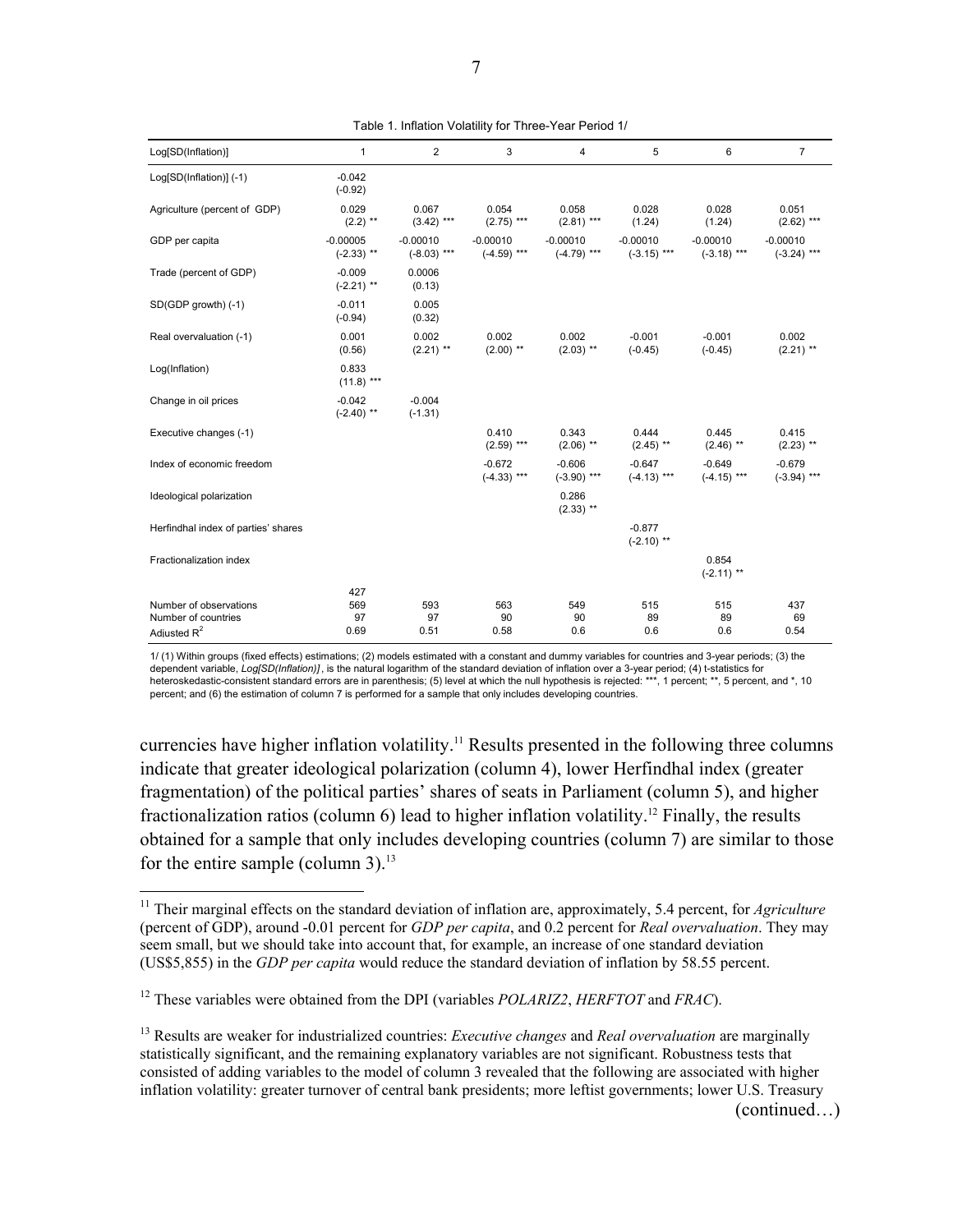#### **IV. CONCLUSIONS**

*Higher degrees of political instability, ideological polarization and fragmentation of the political system, and lower economic freedom are associated with higher inflation volatility.* 

Using the within groups (fixed effects) estimator on a sample covering around 100 countries analyzed in the period from 1975 to 1999, this paper finds that lower economic freedom and higher degrees of political instability, ideological polarization, and fragmentation of the political system generate more volatile inflation rates. These results are in line with those obtained by Aisen and Veiga (2006) for inflation levels, and by Cukierman, Edwards, and Tabellini (1992) and Aisen and Veiga (2005) for seigniorage.

Higher ideological polarization is associated with greater heterogeneity of preferences for economic policies and outcomes. For a given level of political instability, expressed in frequent changes in the effective control of the executive power, it leads to greater reliance on seigniorage revenues and higher inflation rates (see Cukierman, Edwards, and Tabellini, 1992). Furthermore, economic policies tend to be discontinued more often than when countries are more politically stable. This frequent discontinuity of fiscal and monetary policies will then result in more volatile inflation rates. Finally, according to Alesina and Drazen (1991) and Castro and Veiga (2004), greater ideological polarization and fragmentation of the government or parliament generate delays in the implementation of inflation stabilization programs, resulting in even higher and more volatile inflation rates.

Given the high costs in terms of economic growth and welfare generated by inflation volatility, we believe that this is an important message, not only for positive economics, but also in a normative way. Policymakers in developing countries should be aware that, to obtain long-run economic prosperity, it is essential to reform institutions and create viable mechanisms conducive to long-run price stability.

bill rates; more flexible exchange rate regimes; higher or more volatile external debt as a percentage of GDP; and, more volatile central government debt. When the standard deviation of the annual change in M2 is used as the dependent variable, results are similar to those reported in Table 1. Results not shown in the paper are available upon request.